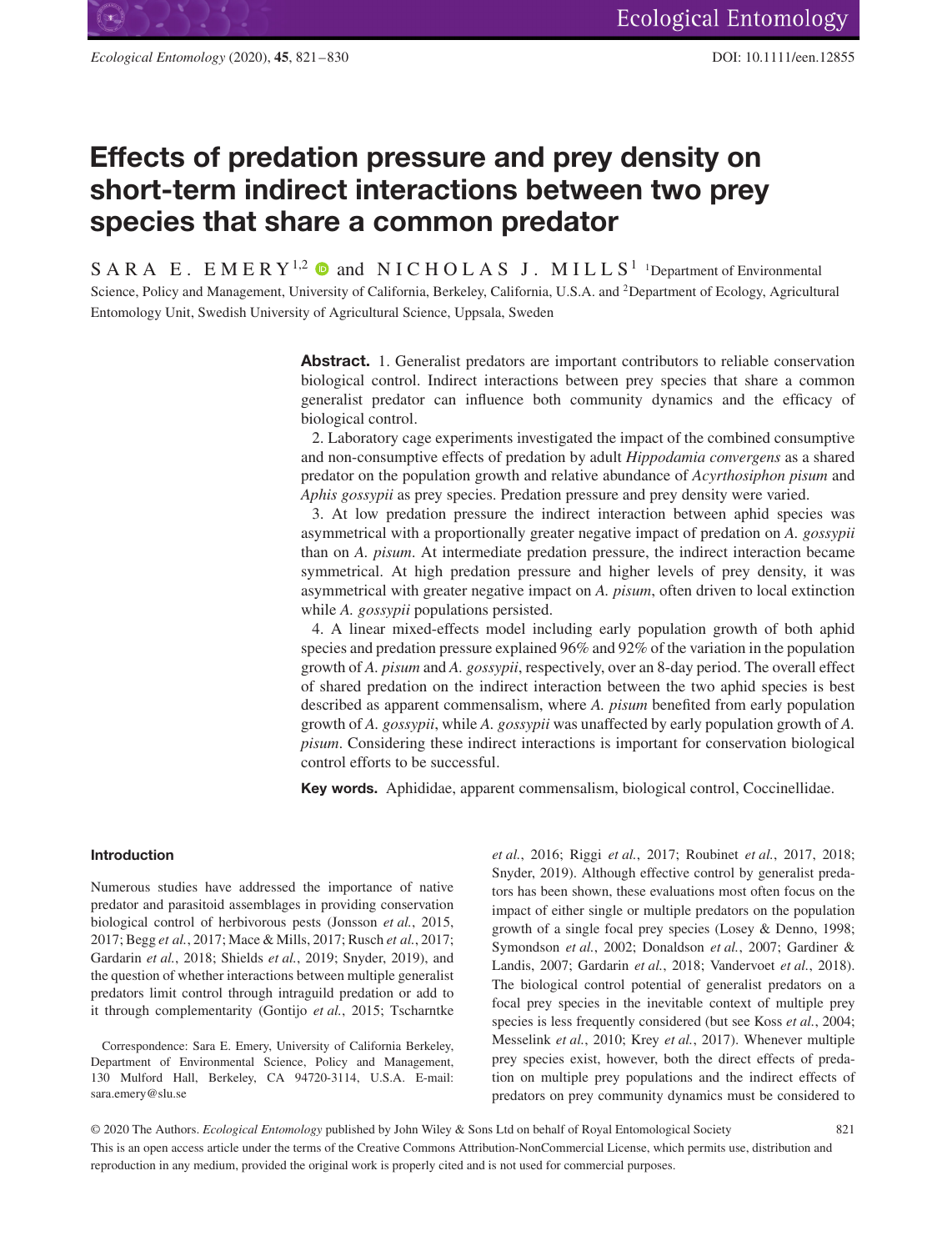accurately quantify biological control potential (Alhmedi *et al.*, 2011; Jaworski *et al.*, 2015; Ingerslew & Finke, 2018).

Populations of two prey species that do not compete directly for food resources can nevertheless interact indirectly via a shared predator when in close spatial proximity. These indirect interactions are common, can range from positive to negative and can be either symmetrical or asymmetrical between the two prey species (Abrams & Matsuda, 1996; Chaneton & Bonsall, 2000; Brassil & Abrams, 2004; Tack *et al.*, 2011). Apparent competition, the mutually negative effect of one prey species on the population of another mediated by a shared natural enemy (Holt, 1977; Holt & Bonsall, 2017), is an important indirect interaction that can structure insect communities through both time and space (Blitzer & Welter, 2011; Jaworski *et al.*, 2015; Frost *et al.*, 2016). Apparent amensalism (Chaneton & Bonsall, 2000) in which the population of one species is negatively affected, but the other is not, and apparent commensalism (Dethier & Duggins, 1984), whereby one species benefits, but not the other, have also been documented in insect communities with co-occurring prey species that do not directly interact (van Nouhuys & Kraft, 2012; Blubaugh *et al.*, 2018). Finally, apparent mutualism is a positive effect between prey species when the impact of a shared predator is limited and the two prey species buoy each other to mitigate the negative effects of predation (Abrams & Matsuda, 1996). Although often neglected, the effects of positive indirect interactions in shaping community dynamics might have been underestimated (Ims *et al.*, 2011; Tack *et al.*, 2011; van Maanen *et al.*, 2012). Theory suggests that mutually positive and mutually negative indirect effects are the extremes of a continuum and that transition between them in a single community can be mediated by frequent shifts in the transient dynamics of predator and prey populations (Brassil & Abrams, 2004).

Predator preference, satiation and prey switching are the factors thought to be responsible for changes in the strength and directionality of consumptive effects of predation on the indirect interactions between prey (Abrams & Matsuda, 1996; Holt & Bonsall, 2017). Another form of indirect interaction between predators and prey relates to non-consumptive or trait-mediated effects in which prey respond to the presence of a predator through shifts in host plant preference, within-plant distribution, predator-avoidance behaviour and/or reductions in feeding and reproduction (Preisser *et al.*, 2005; Buchanan *et al.*, 2017; Hermann & Landis, 2017). There is often a trade-off between risk of predation and prey fitness associated with the non-consumptive effects of predation, caused by prey moving to plant species or parts of a plant that have lower nutritive value. While non-consumptive effects of predation are typically negative for prey populations, they can vary from symmetrical to asymmetrical and so consequently can also influence the continuum of indirect interactions in a way that is analogous to the effects of predator preference. Figure 1 illustrates the hypothesised effects of both consumptive and non-consumptive aspects of predation on the continuum of indirect interactions between prey species. Most of the research on indirect interactions represents snapshots in time (Muller & Godfray, 1997; Blitzer & Welter, 2011; Jaworski *et al.*, 2015; Blubaugh *et al.*, 2018) and does not evaluate the possibility that such interactions within a community can range from positive to negative over short time periods and under different environmental circumstances (but see Long *et al.*, 2012). In addition, many interaction models fail to take into account the



Predator switching

Fig. 1. A schematic illustration of the continuum of possible indirect interactions among prey species along with factors that can affect the sign, strength or symmetry of the indirect interactions. '+', '0' and '–' represent the effects of the indirect interaction on each prey species that result from the impact of predation by a shared predator.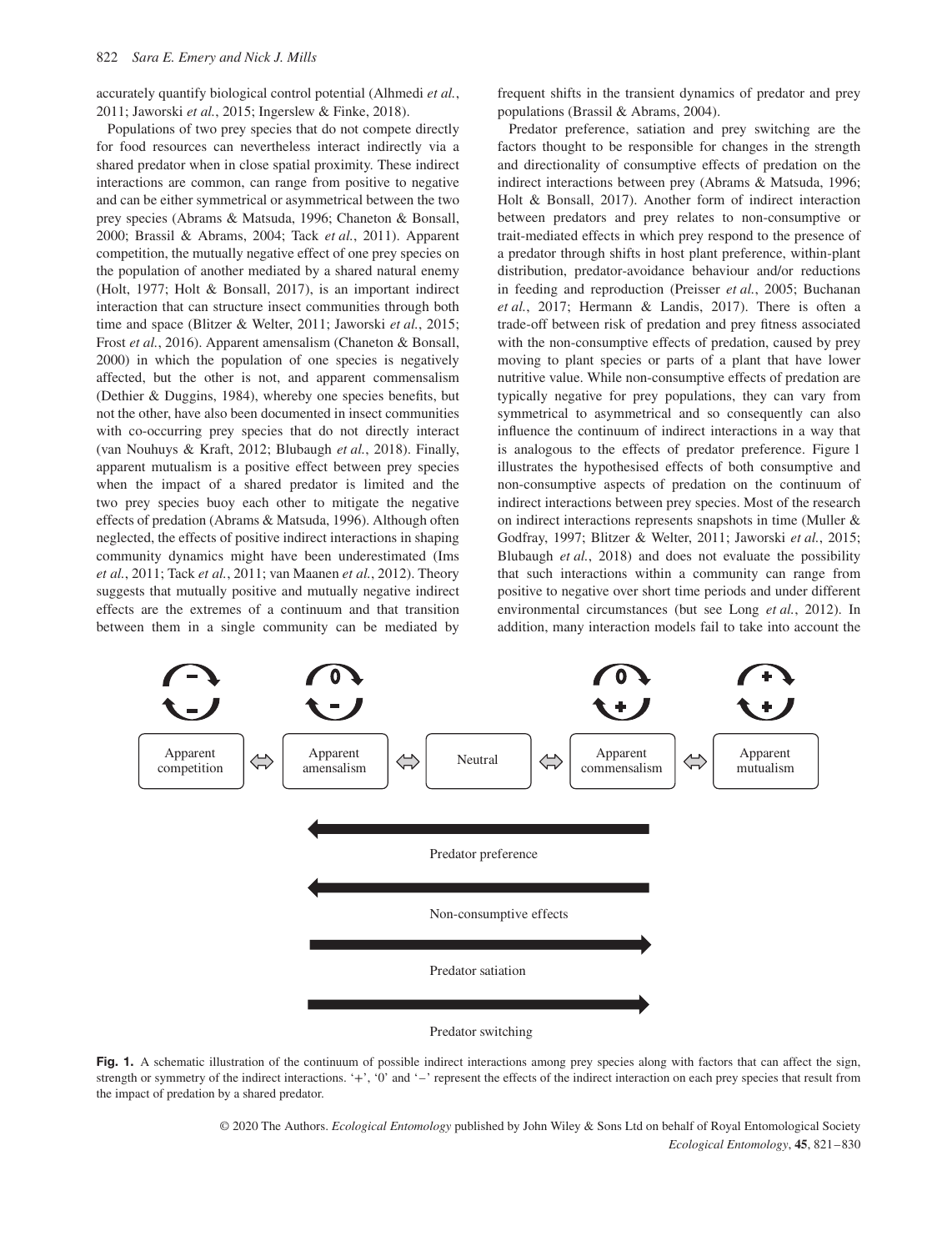habitat complexity and prey density that predators and prey encounter in the real world which can lead to short-term changes in the saturation of predator functional responses (Abrams  $\&$ Matsuda, 1996).

At shorter timescales, less than a predator generation, indirect interactions among prey species can result from changes in either predator or prey behaviour (Holt & Lawton, 1994). While none of the behavioural drivers occur independently of each other, the resultant balance of these combined effects may still differentially affect the relative abundance of prey species and consequently the indirect interactions between them. Rather than trying to isolate the role of any specific driver of predation effects on indirect interactions between prey, the main goal of this study was to evaluate whether the combined consumptive and non-consumptive effects of predation on the population growth and relative abundance of two prey species that share a common predator can be altered under varying environmental circumstances. The two prey species used in this study were *Acyrthosiphon pisum* Harris (green pea aphid) and *Aphis gossypii* Glover (cotton aphid; Hemiptera: Aphididae), which are both important agricultural pests (Blackman & Eastop, 2017). The shared predator was *Hippodamia convergens* Guérin-Méneville (Coleoptera: Coccinellidae), a consistent component of the natural enemy assemblages of both aphid species (Frazer & Gilbert, 1976; Wells *et al.*, 2001). The interactions between these three species were manipulated either by increasing predation pressure (number of predators per cage) or by increasing prey density (reducing the number of plants per cage). By increasing either predation pressure or prey density, predator consumption of aphid prey would increase such that one or both prey species would probably be driven to local extinction. At lower rates of predator consumption, however, indirect interactions between aphid species would probably be more variable and could be driven towards apparent competition through predator preference and non-consumptive effects, or towards apparent mutualism through predator switching and satiation (Fig. 1). A second goal of the study was to determine whether the effects of predation on early population growth of one aphid species could add to the predictive power of the experimental treatment in explaining the population growth of the other aphid species over the course of the experiment.

## **Materials and methods**

A series of laboratory cage experiments examined the effects of predation pressure and initial prey density per plant on the population growth of *A. pisum* and *A. gossypii*. The two aphid species were collected from urban gardens in the spring of 2015 in Berkeley, California. Colonies of both aphid species were kept separately in a greenhouse set at a temperature of 18 ∘C and reared on potted *Vicia faba* plants. *Hippodamia convergens* were obtained from Rincon-Vitova Insectaries, Inc. (Ventura, California) as overwintering batches of 500 adults that were stored in a cold room at 5 ∘C. Before each experiment, the adult beetles were transferred to an incubator at 18 ∘C in individual Petri dishes lined with moist filter paper, and after 48 h vigorously active individuals were selected for experiments.

An initial experiment was conducted to evaluate whether *H. convergens* shows any prey preference between *A. gossypii* and *A. pisum*. A single adult *H. convergens* was placed in a 22-ml translucent polystyrene cup (SOLO, Highland Park, Illinois) with wet filter paper with 20 adults of each aphid species. A set of 36 replicate cups were kept at 18 ∘C over a 24-h period to compare the number of *A. gossypii* and *A. pisum* that remained alive, using a *t*-test.

The environmental circumstances under which the two aphid species interacted via a shared predator were manipulated via either predation pressure or initial prey density per plant. The experiments were conducted in organdy-sided sleeve cages  $(1 \times 1 \times 1$  m) in an insectary room that was held at 20 °C and LD 16:8 h. Inside the cages broad bean (*Vicia faba*) plants (30–40 cm high) in individual 10-cm plastic pots provided a food source for both aphid species and were watered every second day. Each level of the predation pressure and prey density treatments consisted of 15 replicates carried out in blocks of five cages randomly initiated on each of three separate weeks. On day 0 of each 8-day experiment, 40 individuals each of *A. pisum* and *A. gossypii* were placed onto the apical meristem of potted bean plants in each cage. Individuals of both species were a mix of fourth-instar and adults. To reduce the likelihood of direct interaction between the aphid species, plants were placed equidistant from each other in two rows on either side of the cage with one aphid species assigned randomly to plants on either side. At the beginning of each experiment, plants neither touched each other nor the sides of the cages. Aphids were subsequently counted on day 4 and day 8 of each experiment and recorded as the number of each species per cage.

#### *Predation pressure*

To evaluate the effect of predation pressure, the number of adult predators was manipulated in four treatment levels with either zero, one, five or 10 *H. convergens* per cage and an initial prey population of 40 aphids of each species. Each cage had eight potted bean plants and 10 *A. pisum* or *A. gossypii* were placed on the apical meristem of each plant on day 0.

## *Prey density*

In a separate set of experiments, predator abundance was held constant at five adult *H. convergens*, while prey density was manipulated by altering the number of plants per cage, consequently simplifying the habitat as well. To evaluate this effect, three treatment levels consisted of either eight, four or two potted bean plants per cage such that the initial aphid densities per plant were 10, 20 or 40, respectively.

## *Statistical analysis*

All statistical analyses were conducted using R v.3.4.2 (R Development Core Team, 2017). To address the two main goals of the study, the impact of predation on the two aphid species, from a combination of consumptive and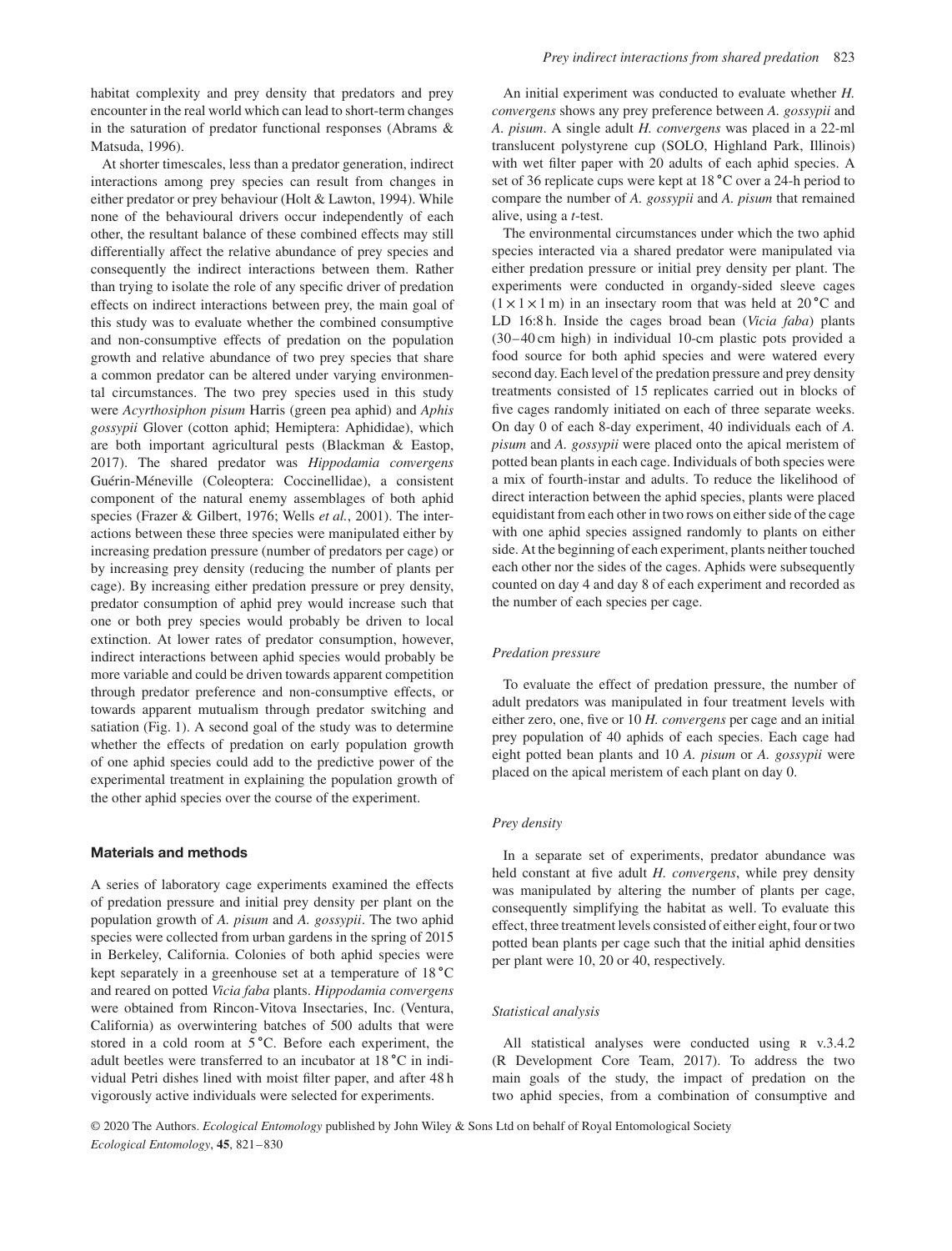non-consumptive effects, was analysed using two separate approaches. For the first approach log response ratios (RR) were used separately for each aphid species as a measure of the strength (effect size) of the negative impact of predation, and mean ratios of the log abundance of the two aphid species were used as a measure of the symmetry of the impact of predation on each aphid species. In each case, the impacts of predation at each treatment level were compared with the control (no *H. convergens* for predation pressure and 10 aphids per plant for prey density).

For both the predation pressure and prey density experiments, log RR was used to estimate the log-proportional difference between the mean of a particular treatment level and that of a control (Hedges *et al.*, 1999). As log RR is biased at small sample sizes, following Lajeunesse (2015), a delta correction  $(RR<sup>Δ</sup>, Eqn 1)$  and its variance [var( $RR<sup>Δ</sup>$ ); Eqn 2] were used based on the standard deviation (SD), sample size (*N*) and mean  $(X)$  of the treatment (T) and control (C):

$$
RR^{\Delta} = \ln \left[ \frac{\overline{X}_{T}}{\overline{X}_{C}} + \frac{1}{2} \left[ \frac{(SD_{T})^{2}}{N_{T}\overline{X}_{T}^{2}} - \frac{(SD_{C})^{2}}{N_{C}\overline{X}_{C}^{2}} \right] \right]
$$
 (1)

$$
var(RR\Delta) = \left[ \frac{(SD_T)^2}{N_T \overline{X}_T^2} + \frac{(SD_C)^2}{N_C \overline{X}_C^2} \right] + \frac{1}{2} \left[ \frac{(SD_T)^4}{N_T^2 \overline{X}_T^4} + \frac{(SD_C)^4}{N_C^2 \overline{X}_C^4} \right]_{(2)}
$$

The mean ratio of the log abundance of *A. pisum* relative to that of *A. gossypii* was used as a measure of the symmetry of the impacts of predation on the two aphid species. A constant of 0.1 was added to aphid abundance before transformation using log (Gelman & Hill, 2007). As the treatment levels in each experiment were expected to alter the indirect interactions between aphid species, the relationship between the mean abundance of the two aphids across treatment levels was also examined graphically for days 4 and 8. For each experiment the mean ratios of log abundance at each treatment level were tested for significant differences from the control using a Welch two-sample *t*-test (Liermann *et al.*, 2004). A significant departure from the control mean ratio provided evidence of an asymmetrical benefit for one species over the other from the combined consumptive and non-consumptive effects of predation. Although significance tests were performed on transformed data, for ease of interpretation, back-transformations for  $log<sub>e</sub>$  are also reported.

As a second step in the analysis, linear mixed models were used to test whether early population growth (difference in abundance between days 0 and 4) of one aphid species could add to the experimental treatment (predation pressure or prey density) to explain the net change in abundance (difference between days 0 and 8) of the other aphid species. In this case, a significant contribution of early population growth was expected to indicate the importance of the indirect interaction between the aphid species and the sign of the fitted coefficient to indicate whether the balance of these combined effects was positive (a shift towards apparent mutualism) or negative (a shift towards apparent competition). Models were developed using the function 'lmer' of the lme4 package (Bates *et al.*, 2015) to evaluate the direct effects of the experimental treatment and early population growth of the same aphid species, as well as any indirect effects of early population growth by the other aphid species on net change in abundance of each aphid species. As some of the treatment effects appeared nonlinear, models including quadratic polynomials were compared with models with linear effects only using the Akaike information criterion (AIC). Block was included as a random effect. Root mean square error (RMSE) was used to compare the observed net change in abundance with that predicted from the linear mixed-effects model for predation pressure. A simpler linear model was developed for the prey density experiment as aphid abundance in this experiment was too low by day 8 for early population growth to contribute effectively to an explanation of the outcome.

## **Results**

There was no significant difference in the number of *A. pisum* adults (mean  $= 9.2$ ,  $SD = 3.8$ ) and *A. gossypii* adults (mean =  $9.8$ , SD =  $3.3$ ) that remained alive after  $24 h(t = -0.7)$ ,  $P = 0.5$ ,  $n = 36$ ), indicating that *H. convergens* had no inherent preference for either species of aphid prey.

# *Predation pressure*

In the absence of predation, *A. gossypii* exhibited exponential growth, but the population growth of *A. pisum* was linear (Fig. 2a). The mean abundance of the aphid species in the absence of predation was used as a baseline control for the effect size  $(RR<sup>Δ</sup>)$  of different levels of predation pressure on each aphid species. The negative impact of predation for both aphid species increased with time and predation pressure, and was proportionally greater for *A. gossypii* than for *A. pisum* except at the highest level of predation pressure (Fig. 3a; Table S1). The mean (±SE) ratio of the log abundance of *A. pisum* to *A. gossypii* in the absence of predation on day 4 was  $1.04 \pm 0.01$ , indicating that the *A. pisum* population grew more rapidly in the first half of the experiment than did *A. gossypii*. On day 8 in the absence of predation, the mean ratio was  $0.92 \pm 0.01$ , indicating that the *A. gossypii* population was consistently more abundant than that of *A. pisum* by the end of the experiment. At low predation pressure (one adult *H. convergens*) the mean ratio on day 4 was marginally greater than that of the control  $(1.11 \pm 0.04, t = -1.9)$ ,  $d.f. = 15.9, P = 0.07$  and on day 8 was significantly greater than that of the control  $(0.99 \pm 0.03, t = -2.4, d.f. = 17.8, P = 0.03;$ Fig. 3b; Table S2). This indicated that low predation pressure had a more significant negative impact on *A. gossypii* than on *A. pisum*. At intermediate predation pressure (five adult *H. convergens*) the mean ratio on day  $8(0.85 \pm 0.04)$  was not statistically different from that of the control ( $t = 1.5$ , d.f. = 15.1,  $P = 0.15$ ), although on day 4 the mean ratio was significantly greater than that of the control  $(1.12 \pm 0.03, t = -2.5, d.f. = 16.6, P = 0.02)$ . At the highest predation pressure (10 adult *H. convergens*) the mean ratio on both days 4 and 8 was significantly lower than that of the control (day 4,  $t = 7.6$ , d.f. = 21.9,  $P < 0.001$ ; day 8, *t* = 12.8, d.f. = 19.7, *P<*0.001). Populations of *A. gossypii*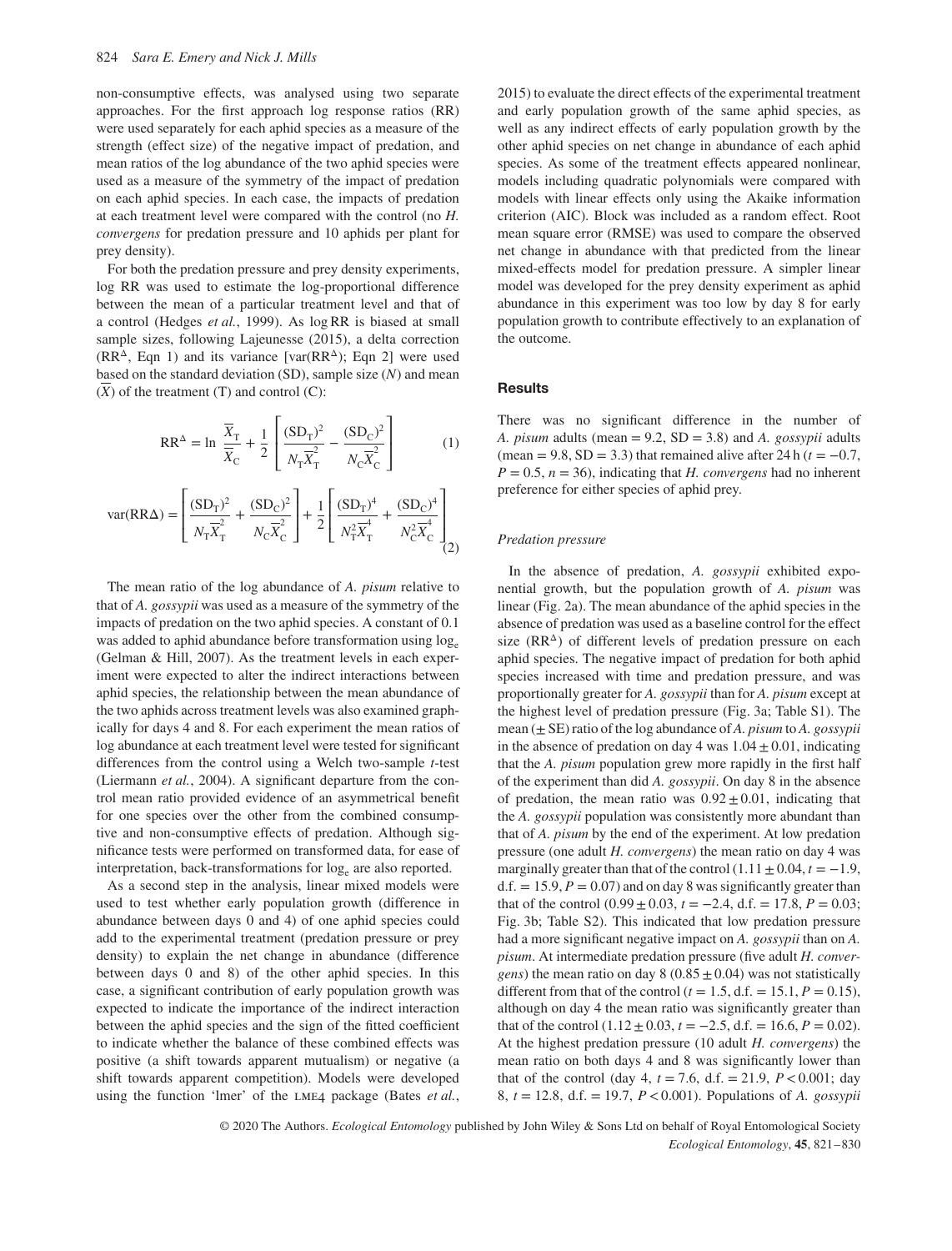

**Fig. 2.** Aphid population growth over the course of the experiment for *Acyrthosiphon pisum* (dotted lines) and *Aphis gossypii* (solid lines) in relation to: (a) predation pressure for the absence of predators (grey) and the presence of one (black), five (green) or 10 (red) adult *Hippodamia convergens*; (b) initial aphid density for 10 aphids per plant (grey), 20 aphids per plant (black) or 40 aphids per plant (red). The points are means per cage  $(\pm SE)$ . [Colour figure can be viewed at [wileyonlinelibrary.com\]](http://wileyonlinelibrary.com).

were able to persist whereas those of *A. pisum* were driven to local extinction at high predation pressure in 11 out of 15 cages.

In the linear mixed-effects model, early population growth of both *A. pisum* and *A. gossypii* had significant positive effects on the net change in abundance of *A. pisum* over the course of the experiment (Table 1). The effect of increasing predation pressure from *H. convergens* on the abundance of *A. pisum* was better described by a quadratic polynomial  $[AIC = 704,$  $\chi^2(1, 60) = 18.7, P < 0.001$ ; Fig. 4a] than by a linear relationship ( $AIC = 720$ ). These three factors contributed to a model with high predictive power ( $RMSE = 68.9$ , Table 1). For the net change in abundance of *A. gossypii*, however, only the early population growth of *A. gossypii* and predation pressure provided significant explanatory power in the linear mixed-effects model (Table 1). The effect of predation pressure on the net change in abundance of *A. gossypii* was also better described by a quadratic polynomial  $[AIC = 816, \chi^2(1, 60) = 7.4,$  $P = 0.007$ ; Fig. 4b] than by a linear relationship (AIC = 821). The two-factor model for net change in abundance of *A. gossypii* also had good predictive power ( $RMSE = 165.7$ ; Table 1).

### *Prey density*

Increasing prey density per plant caused negative growth for *A. pisum* populations throughout the experiment, while *A. gossypii* populations were more stable especially in the first 4 days of the experiment (Fig. 2b). The negative impact of predation on both aphid species increased with time and prey density as indicated by the delta-corrected log RR (Fig. 3c; Table S1). In contrast to the predation pressure experiment, however, increased prey density per plant at a constant predation pressure of five *H. convergens* per cage had a proportionally larger negative effect on *A. pisum* than on *A. gossypii*. The mean ratio of the log abundance of *A. pisum* to *A. gossypii* was lower than the control on day 4 (Fig. 3d; Table S2), but was not significantly different from the control on day 8 for either the 20 aphids per plant ( $t = 1.5$ , d.f. = 14.0,  $P = 0.15$ ) or the 40 aphids per plant treatment levels ( $t = 1.8$ , d.f.  $= 14.0$ ,  $P = 0.1$ ). Although the variability of the mean ratios of log abundance between replicates appeared quite high for the low levels of aphid abundance that resulted from these experiments, the back-transformation of the logs shows that they were not unreasonable (Table S2). Both the intermediate and high prey density treatment levels showed that while *A. gossypii* populations were often able to persist, those of *A. pisum* were consistently driven to local extinction (13 and 14 out of 15 cages, respectively).

Early population growth provided no useful explanatory power for the net change in abundance of the aphid populations in the mixed effects models for either aphid species as the populations of *A. pisum* were driven to local extinction by day 4 in half of the replicates at both increased aphid density treatment levels. The effect of prey density on the net change in abundance of the aphids was also nonlinear (Fig. 4b). A quadratic polynomial provided a better fit overall than a linear relationship for both *A. pisum* [AIC = 532 vs. 540,  $\chi^2(1)$ ,  $(45) = 10.4$ ,  $P = 0.001$ ] and *A. gossypii* [AIC = 540 vs. 550,  $\chi^2(1, 45) = 12.14, P < 0.001$ .

# **Discussion**

The main goal of the study was to evaluate whether different predation pressures and prey densities can alter the impact of the combined consumptive and non-consumptive effects of predation by *H. convergens* on the population growth of *A. gossypii* and *A. pisum*. Although the indirect interactions could not be directly quantified, we were able to provide evidence for a proof of concept that indirect interactions between prey species that share a common predator can be shifted in the short term and can change to favour one or other prey species with varying predation pressure and prey density.

A number of factors are known to influence the indirect interactions between two prey species that share a common predator (Holt & Hochberg, 1997). As predator preference leads to apparent competition, a critical first step was to establish if there was any evidence for preference between the two aphid species by *H. convergens*. In the absence of predator preference, even if non-consumptive effects of predation are present, there is a greater opportunity for a shift in the sign of the indirect interactions between prey species from negative to positive through predator satiation or switching (Abrams & Matsuda, 1996).

In our analysis of the two experimental treatments, predation pressure and prey density, we compared the relationships between the relative abundance of the two aphid species over the duration of each experiment. The delta-corrected response ratio quantified the effect size of predation on *A. pisum* and *A. gossypii* individually in proportion to their abundance in the controls. This was useful as a measure of the strength of the impact of predation and also served as an initial indicator of potential asymmetrical effects between the two aphid species. The *t*-test of the mean ratios of the log abundance of *A. pisum* to *A. gossypii* was then used to test for asymmetry in comparison to the mean ratios of the control treatments. While asymmetry provided evidence that one aphid species benefited relative to the other in the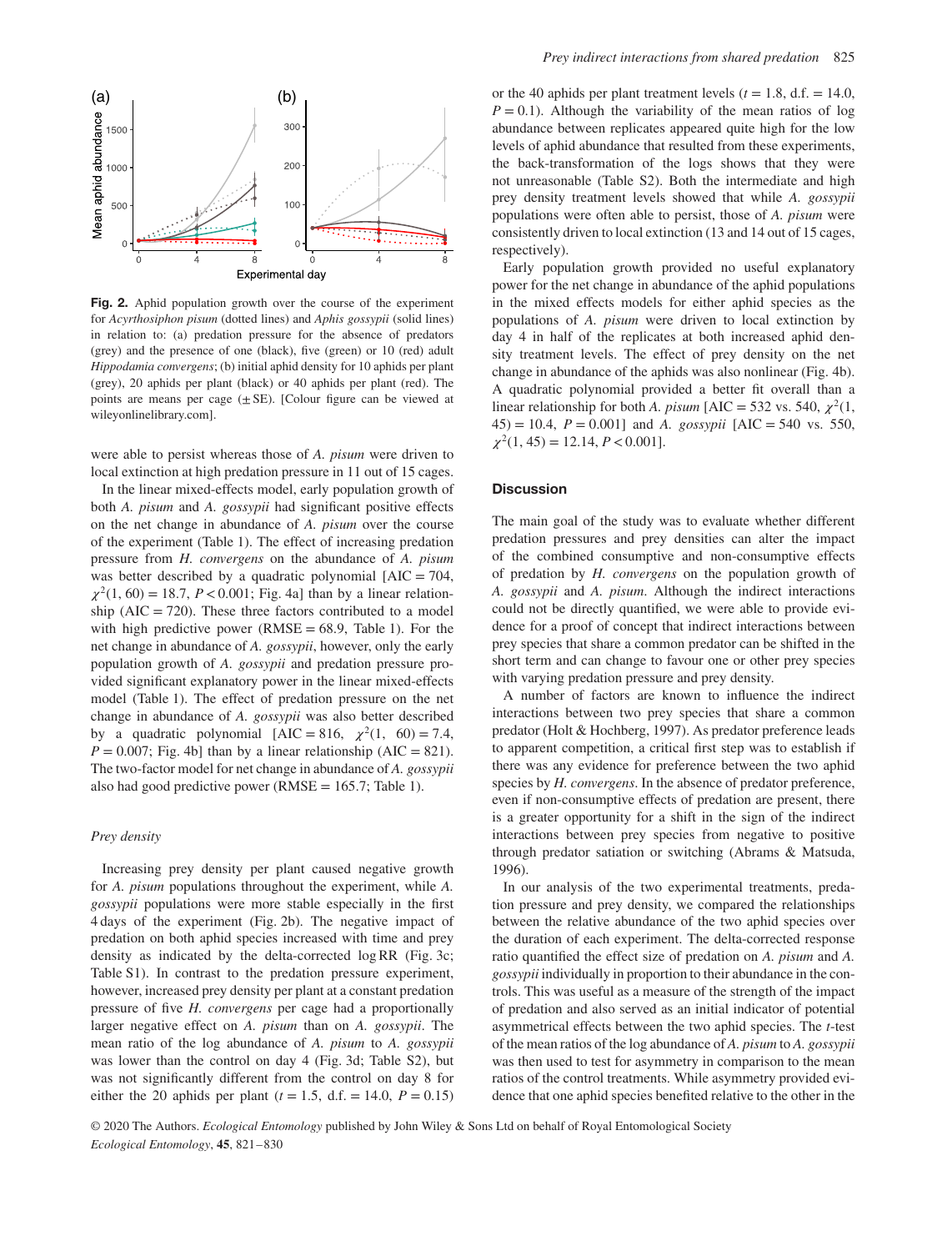

**Fig. 3.** Relationships between the relative abundance of *Acyrthosiphon pisum* (Ap) and *Aphis gossypii* (Ag) for different levels of predation pressure from *Hippodamia convergens* (Hc) adults (a, b) and prey density per plant ('/pl') (c, d). For (a, c) the dashed vertical line at a log response ratio of zero indicates no change in mean abundance from the control (0Hc or 10 aphids per plant) and each data point shows the delta-corrected log response ratio on days 4 (open) and 8 (filled) for each treatment level±var(RRΔ). Circles are data for *A. pisum*, triangles for *A. gossypii*. Data points with error bars that do not cross the vertical dashed line were significantly different from the mean abundance of the control treatment. For (b, d) the mean log abundance of *A. pisum* and *A. gossypii* (±2SE) are compared for day 4 (open, treatment values above) and day 8 (filled, treatment values below) in relation to a 45∘ solid line showing equal mean abundance of the two aphids.

|                                                                                                                       |  |  |  | Table 1. Effects of predation pressure from <i>Hippodamia convergens</i> and early aphid population growth on the net change in aphid abundance between |
|-----------------------------------------------------------------------------------------------------------------------|--|--|--|---------------------------------------------------------------------------------------------------------------------------------------------------------|
| day 0 and day 8 for <i>Acyrthosiphon pisum</i> and <i>Aphis gossypii</i> from the fitted linear mixed-effects models. |  |  |  |                                                                                                                                                         |

| Component model                                                                         | $R_{\rm m}$ <sup>2</sup> | $R_{\circ}{}^2$ | Intercept      | $#H$ . convergens   | # H. convergens <sup>2</sup> | Early growth<br>A. <i>pisum</i> | Early growth<br>A. gossypii |
|-----------------------------------------------------------------------------------------|--------------------------|-----------------|----------------|---------------------|------------------------------|---------------------------------|-----------------------------|
| A. <i>pisum</i> net change (days $0-8$ )<br>A. <i>gossypii</i> net change (days $0-8$ ) | 0.95<br>0.89             | 0.96<br>0.92    | 160.0<br>466.0 | $-90.9$<br>$-164.2$ | 7.3<br>11.3                  | NS                              | O.                          |

All factors with estimated coefficients have a *P <*0.05.

NS, not significant;  $R_m^2$ , marginal  $R^2$  value for fixed effects only;  $R_c^2$ , conditional  $R^2$  value that also includes random effects; # *H. convergens*<sup>2</sup> refers to the second-order polynomial term in the model.

presence of a shared predator, it did not allow us to distinguish positive from negative indirect interactions between the aphids or consumptive from non-consumptive effects of the predator. Consequently, we used linear mixed-effects models in which early population growth of one aphid was tested as an additional explanatory factor for the net change in abundance of the other aphid to evaluate the sign and strength of the indirect interaction between aphid species.

From the predation pressure experiment, we found that low predation pressure had a strong negative asymmetrical impact on *A. gossypii* population growth (Fig. 3a), despite high predator satiation. This asymmetric indirect interaction between aphid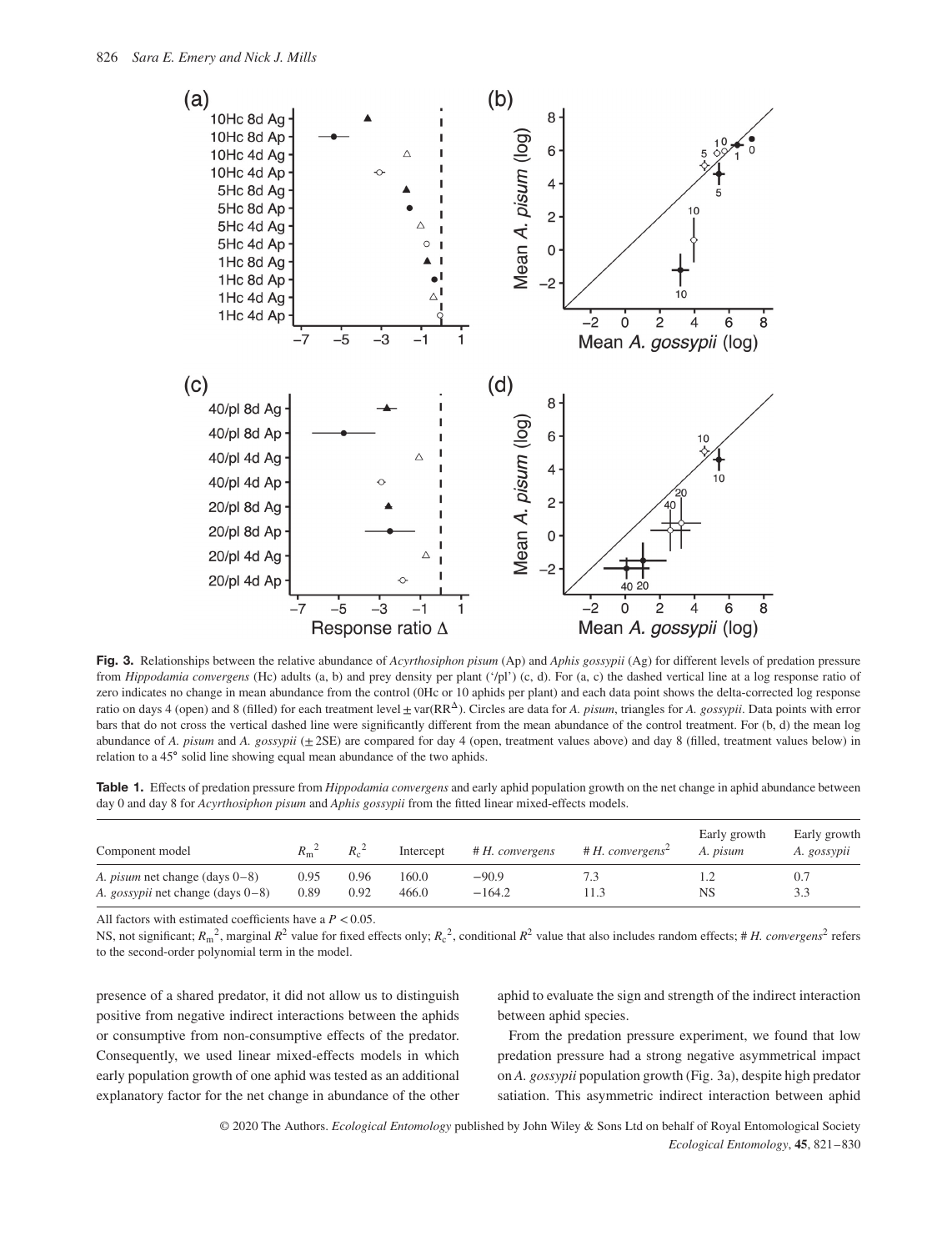

**Fig. 4.** The impact of predation on the net change in abundance (days 0–8) of *Acyrthosiphon pisum* (dashed line, open circles) and *Aphis gossypii* (solid line, filled circles) in relation to: (a) predation pressure (*A. pisum*, *y* = 774.4–183.1*x*+10.2*x2*, *R2* = 0.77, *P<*0.001; *A. gossypii*,  $y = 1322.3 - 345.7x + 21.5x^2$ ,  $R^2 = 0.73$ ,  $P < 0.001$ ); and (b) initial prey density (*A. pisum, y* = 20.4–410.4*x* + 323.5*x*<sup>2</sup>,  $R$ <sup>2</sup> = 0.49, *P* < 0.001; *A. gossypii*,  $y = 62.0 - 609.0x + 514.4x^2$ ,  $R^2 = 0.64$ ,  $P < 0.001$ ). The data points are means per cage  $(\pm SE)$ .

species may have resulted either from differential foraging success of the predator or from asymmetric non-consumptive effects on the prey. While we were able to rule out an inherent preference of the predator for one or other aphid species, we failed to consider differential predator foraging success for the two aphid species on living plants as a component of prey preference, although it is known to affect the predation efficacy of *H. convergens* (Grevstad & Klepetka, 1992; Eigenbrode *et al.*, 1998). As *A. gossypii* disproportionately colonised the apical meristem of the bean plants while *A. pisum* colonies more evenly colonised the plant, it remains possible that differential foraging success by *H. convergens* could have contributed to the asymmetrical effect. However, the extent of the difference in abundance of *A. gossypii* between control and low predation pressure treatments (Fig. 2a) was too large to be attributable to direct consumption by a single adult *H. convergens*. As a result, we suspect that this effect was primarily due to asymmetric non-consumptive effects of predation on *A. gossypii*. In addition, by day 8 at low predation pressure, the relative abundance of *A. pisum* and *A. gossypii* was statistically equal (with a mean ratio very close to 1), perhaps indicating circumstances in which low levels of predation can have a stabilising effect on the dynamics and persistence of two-prey systems (Oaten & Murdoch, 1975). The asymmetric impact of predation on the two aphids may, in fact, have created a situation in which *A. pisum* populations could have persisted over time through linear growth without being outcompeted by the exponential population growth of *A. gossypii* (Sanders & van Veen, 2012). By contrast, at intermediate predation pressure (five adult *H. convergens*), the mean ratio of abundance was statistically equivalent to that of the control treatment, indicating a symmetric indirect interaction between the two aphids (Fig. 3b). With multiple predators present in each cage, the change from asymmetry at low predation pressure to symmetry at intermediate predation pressure may have been due to interactions among predator individuals. For example, predator interference may have promoted increased movement and facilitated predator switching or reduced levels of predator satiation. In addition, at low and intermediate levels of predation pressure, both aphid species were able to persist throughout the experiment as the impact of direct consumption by *H. convergens* was not excessive.

At the highest level of predation pressure and the two higher prey densities, the impact of predation was also asymmetrical, but under these conditions the strongest negative impact was on *A. pisum* rather than *A. gossypii*, and a few *A. gossypii* individuals seemed to consistently survive while *A. pisum* was frequently driven to local extinction. We had expected that higher prey densities would have resulted in saturation of the predator functional response and a greater incidence of predator satiation. However, direct consumption by the multiple *H. convergens* in these treatments proved to be too intense. In addition, *A. pisum* may have suffered from greater non-consumptive effects of predation under these treatment conditions, as the characteristic dropping behaviour of this species in response to predation may have reduced rates of aphid reproduction (Nelson, 2007). The fact that populations of *A. gossypii* were able to persist under these treatment conditions also suggests that the apical meristems of the bean plants provided some protection from predation for younger aphids.

The second goal of this study was to determine whether early population growth of one aphid species could add to the causal prediction of the net change in abundance of the other aphid species over the duration of the experiment. Although the impact of predation was too high in the prey density experiment, linear mixed-effects models provided a useful approach to evaluating the contribution of both direct and indirect effects of predation on aphid population growth in the predation pressure experiment. Using a quadratic polynomial to explain the nonlinearity of predation pressure, the linear mixed-effects models for each aphid species performed well. It was surprising that the early population growth of *A. pisum* did not contribute any explanatory power to the net change in abundance of *A. gossypii*, considering that the *A. pisum* populations grew more quickly in the first half of the experiment than did the *A. gossypii* populations in all but the highest treatment level. Early population growth of *A. gossypii*, however, did make a significant positive contribution to the net change in abundance of *A. pisum*. The overall effect of shared predation on the indirect interaction between the two aphid species may be thought of as apparent commensalism where *A. pisum* generally benefited from early population growth of *A. gossypii*, while *A. gossypii* was unaffected by early population growth of *A. pisum*. Though short-term apparent commensalism has been less of a focus in the literature on indirect interactions, it can have significant negative impacts on the potential for effective biological control (Bompard *et al.*, 2013; Chailleux *et al.*, 2014; Blubaugh *et al.*, 2018).

This study would have benefited from a greater range of low to intermediate levels of predation pressure and prey density as aphid populations were driven to very low abundance or local extinction at the higher treatment levels. Furthermore, in order to better quantify the indirect interactions between *A. pisum* and *A. gossypii*, an additional set of control treatments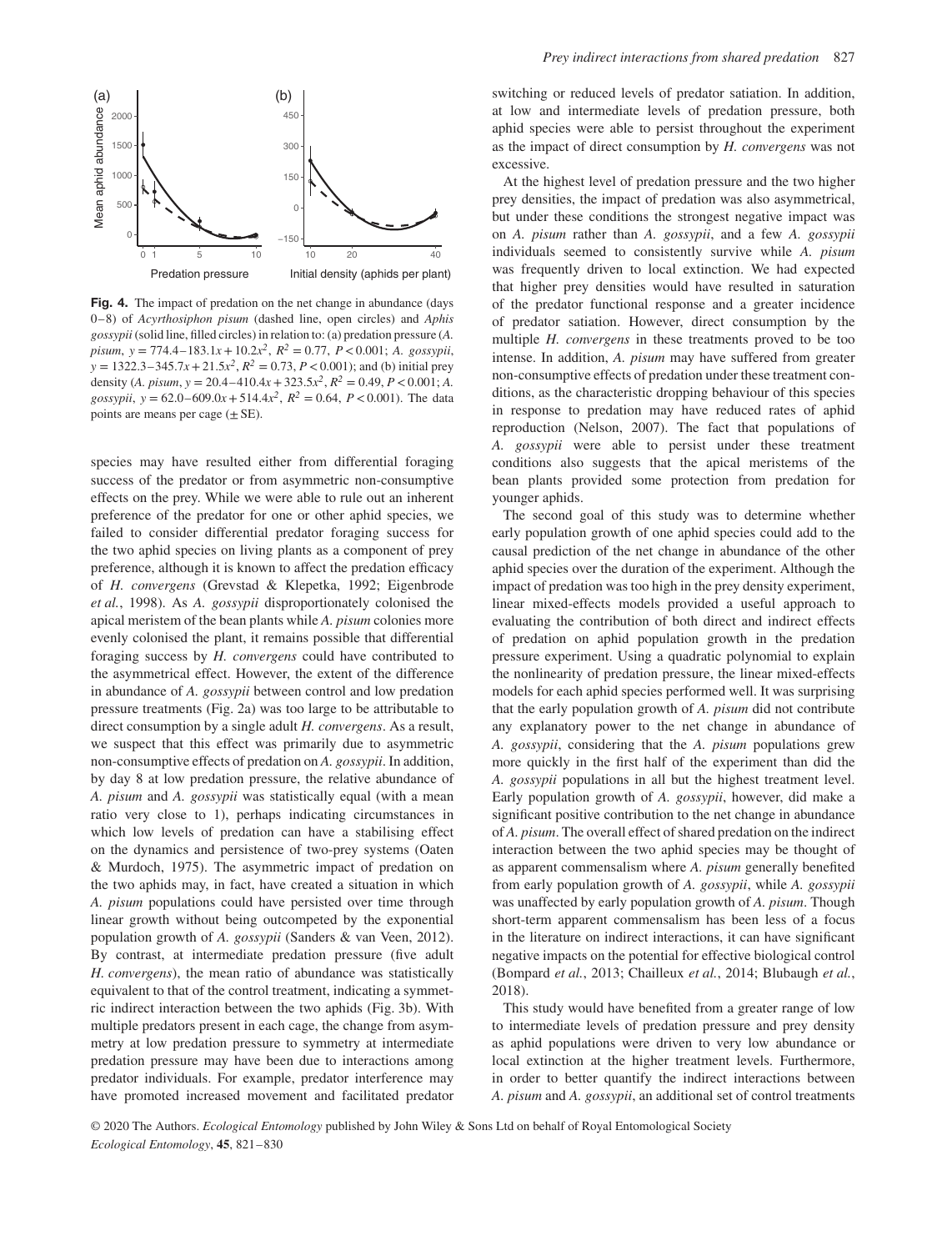in which each aphid species was present alone, both with and without predation pressure, would have allowed a more rigorous assessment of whether the indirect interactions were positive or negative. Under such conditions, the experiments could also have been run for a slightly longer period of time with frequent sampling to better capture the environmental circumstances that led to a change in the strength and sign of the indirect interactions between aphid species (Holt & Lawton, 1994). Negative indirect interactions, in particular, are hypothesised to occur over longer time periods as many predator species show aggregative responses to patches with high prey abundance (Muller & Godfray, 1997; Chailleux *et al.*, 2014). Finally, path analysis could also have been a helpful approach for disentangling the complex interactions along the continuum of negative to positive indirect interactions among multiple prey species with shared predation (Wootton, 1994).

The value of mesocosm experiments conducted under controlled environmental conditions, as used in this study, is that the dynamics of the interactions between two prey species and a shared predator can be monitored over time and add further detail to the snapshot interactions that have been observed in larger field studies. It is especially important to determine experimentally how and when these indirect interactions can shift in order to relate such changes to the context of how and when conservation biological control programmes that depend on generalist predators succeed or fail (Van Veen *et al.*, 2006; Chailleux *et al.*, 2014).

## **Acknowledgements**

We thank reviewers for their helpful comments. Nanticha Lutt and Katherine Patterson helped in the counting of aphids. This research was supported in part by a GRFP grant from the National Science Foundation. The authors have no conflicts of interest to disclose.

## **Author contributions**

SEE and NJM designed the study. SEE collected and analysed the data. Both authors discussed the theoretical background and study hypotheses. SEE wrote the first version of the manuscript and NJM contributed substantially to subsequent editing.

## **Supporting Information**

Additional supporting information may be found online in the Supporting Information section at the end of the article.

Table S1. The delta-corrected log response ratio (RR<sup>Δ</sup>) and variance (var RR<sup>Δ</sup>) relative to the controls (zero *H. convergens* for predation pressure and 10 aphids per plant for aphid density) for *A. pisum* (Ap) and *A. gossypii* (Ag) on days 4 and 8 for the different treatment levels of both experiments.

**Table S2.** The mean ratio of the log abundance of *A. pisum* (Ap) to *A. gossypii* (Ag) and standard error, and the back-transformed equivalents on days 4 and 8 for the different treatment levels of both experiments.

## **References**

- Abrams, P.A. & Matsuda, H. (1996) Positive indirect effects between prey species that share predators. *Ecology*, **77**, 610–616.
- Alhmedi, A., Haubruge, E., D'Hoedt, S. & Francis, F. (2011) Quantitative food webs of herbivore and related beneficial community in non-crop and crop habitats. *Biological Control*, **58**, 103–112.
- Bates, D.M., Maechler, M., Bolker, B. & Walker, S. (2015) Fitting linear mixed-effects models using lme4. *Journal of Statistical Software*, **67**, 1–48.
- Begg, G.S., Cook, S.M., Dye, R., Ferrante, M., Franck, P., Lavigne, C. *et al.* (2017) A functional overview of conservation biological control. *Crop Protection*, **97**, 145–158.
- Blackman, R.L. & Eastop, V.F. (2017) Taxonomic issues. *Aphids as Crop Pests* (ed. by H. F. van Emden and R. Harrington), pp. 1–36. CAB International, Oxfordshire, U.K.
- Blitzer, E.J. & Welter, S.C. (2011) Emergence asynchrony between herbivores leads to apparent competition in the field. *Ecology*, **92**, 2020–2026.
- Blubaugh, C.K., Asplund, J.S., Eigenbrode, S.D., Morra, M.J., Philips, C.R., Popova, I.E. *et al.* (2018) Dual-guild herbivory disrupts predator-prey interactions in the field. *Ecology*, **99**, 1089–1098.
- Bompard, A., Jaworski, C.C., Bearez, P. & Desneux, N. (2013) Sharing a predator: can an invasive alien pest affect the predation on a local pest? *Population Ecology*, **55**, 433–440.
- Brassil, C.E. & Abrams, P.A. (2004) The prevalence of asymmetrical indirect effects in two-host-one-parasitoid systems. *Theoretical Population Biology*, **66**, 71–82.
- Buchanan, A.L., Hermann, S.L., Lund, M. & Szendrei, Z. (2017) A meta-analysis of non-consumptive predator effects in arthropods: the influence of organismal and environmental characteristics. *Oikos*, **126**, 1233–1240.
- Chailleux, A., Mohl, E.K., Alves, M.T., Messelink, G.J. & Desneux, N. (2014) Natural enemy-mediated indirect interactions among prey species: potential for enhancing biocontrol services in agroecosystems. *Pest Management Science*, **70**, 1769–1779.
- Chaneton, E.J. & Bonsall, M.B. (2000) Enemy-mediated apparent competition: empirical patterns. *Oikos*, **88**, 380–394.
- Dethier, M.N. & Duggins, D.O. (1984) An "indirect commensalism" between marine herbivores and the importance of competitive hierarchies. *American Naturalist*, **124**, 205–219.
- Donaldson, J.R., Myers, S.W. & Gratton, C. (2007) Density-dependent responses of soybean aphid (*Aphis glycines* Matsumura) populations to generalist predators in mid to late season soybean fields. *Biological Control*, **43**, 111–118.
- Eigenbrode, S., White, C., Rohde, M. & Simon, C. (1998) Behavior and effectiveness of adult *Hippodamia convergens*(Coleoptera: Coccinellidae) as a predator of *Acyrthosiphon pisum* (Homoptera: Aphididae) on a wax mutant of *Pisum sativum*. *Environmental Entomology*, **27**, 902–909.
- Frazer, B.D. & Gilbert, N. (1976) Coccinellids and aphids: a quantitative study of the impact of adults ladybirds (Coleoptera: Coccinellidae) preying on field populations of pea aphids (Homoptera: Aphididae). *Journal of the Entomological Society of British Columbia*, **73**, 33–56.
- Frost, C.M., Peralta, G., Rand, T.A., Didham, R.K., Varsani, A. & Tylianakis, J.M. (2016) Apparent competition drives community-wide parasitism rates and changes in host abundance across ecosystem boundaries. *Nature Communications*, **7**, 1–12.
- Gardarin, A., Plantegenest, M., Bischoff, A. & Valantin-Morison, M. (2018) Understanding plant–arthropod interactions in multitrophic communities to improve conservation biological control: useful traits and metrics. *Journal of Pest Science*, **91**, 943–955.
- Gardiner, M.M. & Landis, D.A. (2007) Impact of intraguild predation by adult *Harmonia axyridis* (Coleoptera: Coccinellidae) on *Aphis*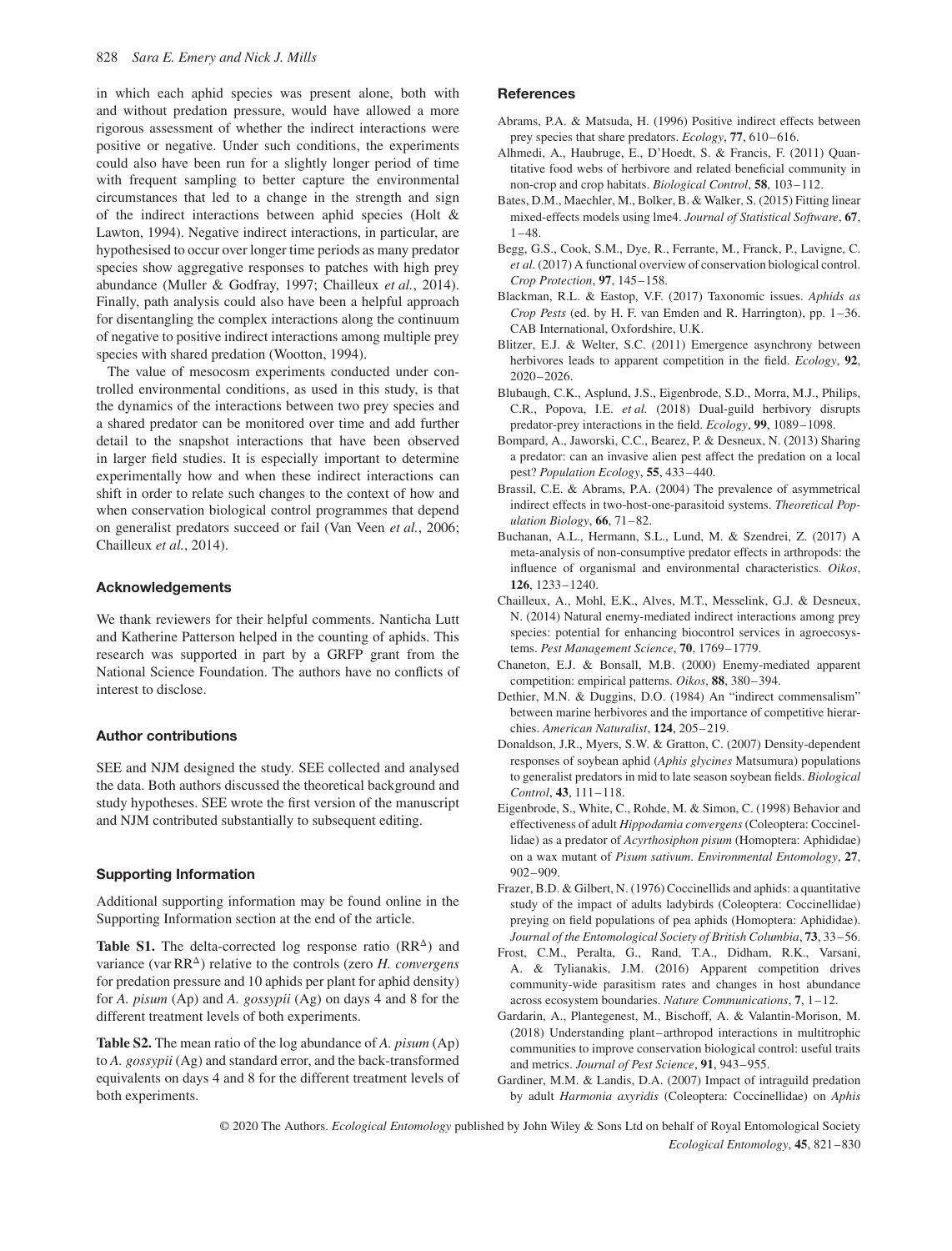*glycines* (Hemiptera: Aphididae) biological control in cage studies. *Biological Control*, **40**, 386–395.

- Gelman, A. & Hill, J. (2007) *Data Analysis Using Regression and Multilevel/hierarchical Models*. Cambridge University Press, Cambridge, U.K.
- Gontijo, L.M., Beers, E.H. & Snyder, W.E. (2015) Complementary suppression of aphids by predators and parasitoids. *Biological Control*, **90**, 83–91.
- Grevstad, F.S. & Klepetka, B.W. (1992) The influence of plant architecture on the foraging efficiencies of a suite of ladybird beetles feeding on aphids. *Oecologia*, **92**, 399–404.
- Hedges, L.V., Gurevitch, J. & Curtis, P.S. (1999) The meta-analysis of response ratios in experimental ecology. *Ecology*, **80**, 1150–1156.
- Hermann, S.L. & Landis, D.A. (2017) Scaling up our understanding of non-consumptive effects in insect systems. *Current Opinion in Insect Science*, **20**, 54–60.
- Holt, R.D. (1977) Predation, apparent competition, and the structure of prey communities. *Theoretical Population Biology*, **229**, 197–229.
- Holt, R.D. & Bonsall, M.B. (2017) Apparent competition. *Annual Review of Ecology, Evolution, and Systematics*, **48**, 447–471.
- Holt, R. & Hochberg, M. (1997) When is biological control evolutionary stable (or is it)? *Ecology*, **78**, 1673–1683.
- Holt, R.D. & Lawton, J.H. (1994) The ecological consequences of shared natural enemies. *Annual Review of Ecology and Systematics*, **25**, 495–520.
- Ims, R.A., Yoccoz, N.G. & Killengreen, S.T. (2011) Determinants of lemming outbreaks. *Proceedings of the National Academy of Sciences*, **108**, 1970–1974.
- Ingerslew, K.S. & Finke, D.L. (2018) Multi-species suppression of herbivores through consumptive and non-consumptive effects. *PLoS One*, **13**, e0197230.
- Jaworski, C.C., Chailleux, A., Bearez, P. & Desneux, N. (2015) Apparent competition between major pests reduces pest population densities on tomato crop, but not yield loss. *Journal of Pest Science*, **88**, 793–803.
- Jonsson, M., Straub, C.S., Didham, R.K., Buckley, H.L., Case, S., Hale, R.J. *et al.* (2015) Experimental evidence that the effectiveness of conservation biological control depends on landscape complexity. *Journal of Applied Ecology*, **52**, 1274–1282.
- Jonsson, M., Kaartinen, R. & Straub, C.S. (2017) Relationships between natural enemy diversity and biological control. *Current Opinion in Insect Science*, **20**, 1–6.
- Koss, A.M., Chang, G.C. & Snyder, W.E. (2004) Predation of green peach aphids by generalist predators in the presence of alternative, Colorado potato beetle egg prey. *Biological Control*, **31**, 237–244.
- Krey, K.L., Blubaugh, C.K., Chapman, E.G., Lynch, C.A., Snyder, G.B., Jensen, A.S. *et al.* (2017) Generalist predators consume spider mites despite the presence of alternative prey. *Biological Control*, **115**, 157–164.
- Lajeunesse, M.J. (2015) Bias and correction for the log response ratio in ecological meta-analysis. *Ecology*, **96**, 2056–2063.
- Liermann, M., Steel, A., Rosing, M. & Guttorp, P. (2004) Random denominators and the analysis of ratio data. *Environmental and Ecological Statistics*, **11**, 55–71.
- Long, W.C., Gamelin, E.F., Johnson, E.G. & Hines, A.H. (2012) Density-dependent indirect effects: apparent mutualism and apparent competition coexist in a two-prey system. *Marine Ecology Progress Series*, **456**, 139–148.
- Losey, J.E. & Denno, R.F. (1998) Positive predator-predator interactions: enhanced predation rates and synergistic suppression of aphid populations. *Ecology*, **79**, 2143–2152.
- van Maanen, R., Messelink, G.J., van Holstein-Saj, R., Sabelis, M.W. & Janssen, A. (2012) Prey temporarily escape from predation in the presence of a second prey species. *Ecological Entomology*, **37**, 529–535.
- Mace, K.C. & Mills, N.J. (2017) Connecting natural enemy metrics to biological control activity for aphids in California walnuts. *Biological Control*, **106**, 16–26.
- Messelink, G.J., van Maanen, R., van Holstein-Saj, R., Sabelis, M.W. & Janssen, A. (2010) Pest species diversity enhances control of spider mites and whiteflies by a generalist phytoseiid predator. *BioControl*, **55**, 387–398.
- Muller, A.C.B. & Godfray, H.C.J. (1997) Apparent competition between two aphid species. *Journal of Animal Ecology*, **66**, 57–64.
- Nelson, E.H. (2007) Predator avoidance behavior in the pea aphid: costs, frequency, and population consequences. *Oecologia*, **151**, 22–32.
- van Nouhuys, S. & Kraft, T.S. (2012) Indirect interaction between butterfly species mediated by a shared pupal parasitoid. *Population Ecology*, **54**, 251–260.
- Oaten, A. & Murdoch, W.W. (1975) Functional response and stability in predator-prey systems. *The American Naturalist*, **109**, 289–298.
- Preisser, E.L., Bolnick, D.I. & Benard, M.E. (2005) Scared to death? The effects of intimidation and consumption in predator-prey interactions. *Ecology*, **86**, 501–509.
- R Development Core Team. (2017) *R: A Language and Environment for Statistical Computing. Version 3.4.2*. R Foundation for Statistical Computing, Vienna, Austria.
- Riggi, L.G., Gagic, V., Rusch, A., Malsher, G., Ekbom, B. & Bommarco, R. (2017) Pollen beetle mortality is increased by ground-dwelling generalist predators but not landscape complexity. *Agriculture, Ecosystems and Environment*, **250**, 133–142.
- Roubinet, E., Birkhofer, K., Malsher, G., Staudacher, K., Ekbom, B., Traugott, M. *et al.* (2017) Diet of generalist predators reflects effects of cropping period and farming system on extra- and intraguild prey. *Ecological Applications*, **27**, 1167–1177.
- Roubinet, E., Jonsson, T., Malsher, G., Staudacher, K., Traugott, M., Ekbom, B. *et al.* (2018) High redundancy as well as complementary prey choice characterize generalist predator food webs in agroecosystems. *Scientific Reports*, **8**, 8054.
- Rusch, A., Bommarco, R. & Ekbom, B. (2017) Conservation biological control in agricultural landscapes. *Insect-plant Interactions in a Crop Protection Perspective* (ed. by N. Sauvion, D. Thiéry and P.-A. Calatayud), pp. 333–360. Elsevier Ltd, Amsterdam, The Netherlands.
- Sanders, D. & van Veen, F.J.F. (2012) Indirect commensalism promotes persistence of secondary consumer species. *Biology Letters*, **8**, 960–963.
- Shields, M.W., Johnson, A.C., Pandey, S., Cullen, R., Gonzalez-Chang, M., Wratten, S.D. *et al.* (2019) History, current situation and challenges for conservation biological control. *Biological Control*, **131**,  $25 - 35$ .
- Snyder, W.E. (2019) Give predators a complement: conserving natural enemy biodiversity to improve biocontrol. *Biological Control*, **135**, 73–82.
- Symondson, W.O.C., Glen, D.M., Ives, A.R., Christopher, J., Symondson, W.C., Glen, D.M. *et al.* (2002) Dynamics of the relationship between a generalist predator and slugs over five years. *Ecology*, **83**, 137–147.
- Tack, A.J.M., Gripenberg, S. & Roslin, T. (2011) Can we predict indirect interactions from quantitative food webs? – an experimental approach. *Journal of Animal Ecology*, **80**, 108–118.
- Tscharntke, T., Karp, D.S., Chaplin-Kramer, R., Batary, P., DeClerck, F., Gratton, C. *et al.* (2016) When natural habitat fails to enhance